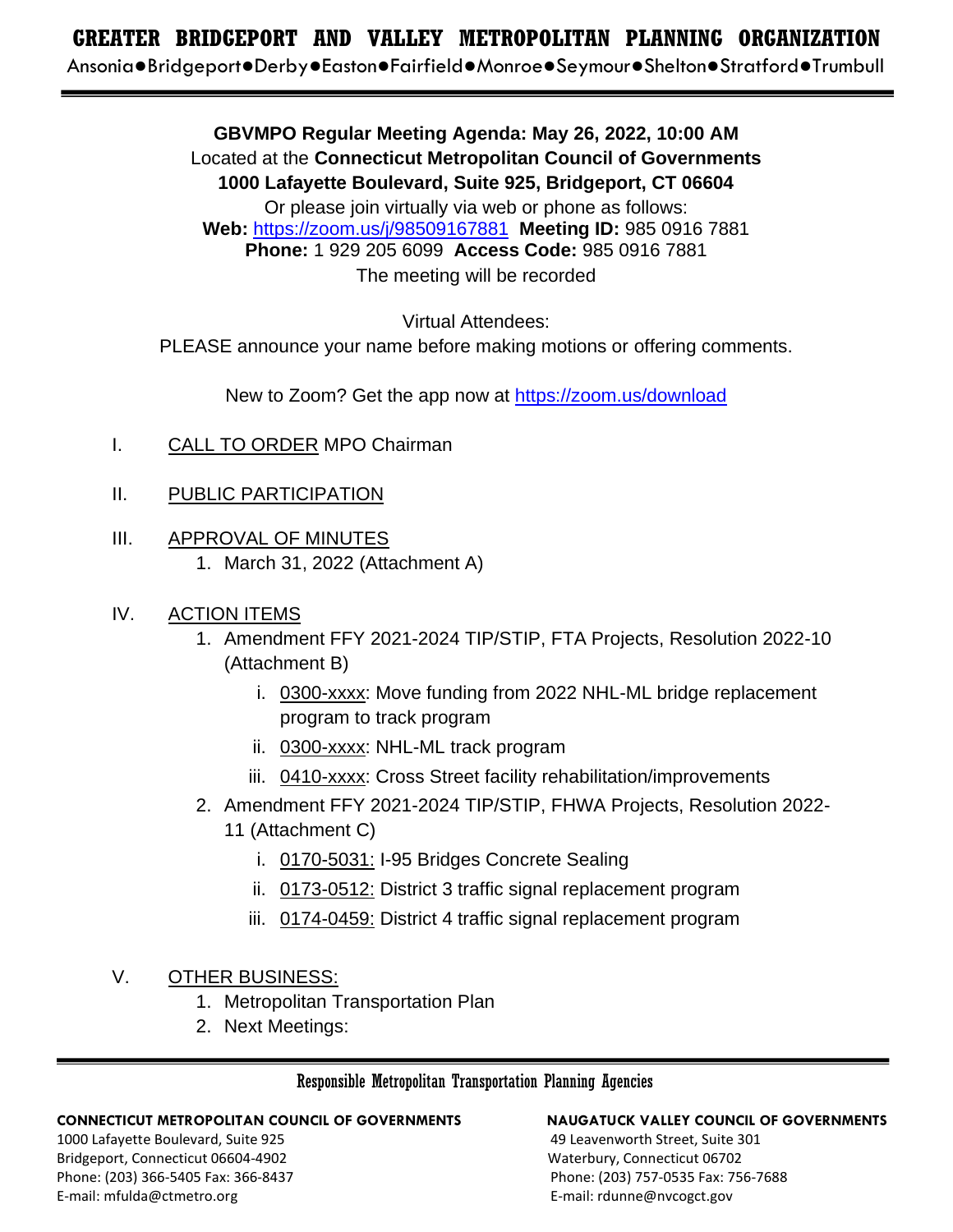i. May 26, 2022

ii. July 28, 2022

### VI. ADJOURN

*For language assistance or other accommodations, contact MetroCOG at least five business days prior to the meeting at [info@ctmetro.org.](mailto:info@ctmetro.org) Assistance is free.* 

*Para asistencia con el idioma y otras adaptaciones, por favor póngase en contacto con MetroCOG por lo menos cinco dias hóbiles antes de la reunión al [info@ctmetro.org.](mailto:info@ctmetro.org) El asistencia es gratuito.* 

# INFORMATION REGARDING ATTENDING THE MEETING IN PERSON

**Masks:** Mask requirements have been lifted for **vaccinated** people for all common areas of the building and office, including lobbies, hallways, restrooms, and elevators.

**Common Area Cleaning Practices:** The office will continue to have high touch cleaning conducted regularly.

**Hand Sanitizer:** Hand sanitizer stations have been placed in common areas of the office and will continue to be kept stocked.

**Social Distancing:** Social distancing practices remain in effect in the common areas.

**Elevator Occupancy:** Elevator car occupancy is limited to 2 passengers per elevator.

# INFORMATION REGARDING THIS PUBLIC MEETING

On March 14th, 2020, in response to the COVID-19 pandemic and in an effort to reduce the risk of transmission by virtue of attendance at public meetings, Governor Lamont suspended in-person open meeting requirements and permits conducting public meetings remotely by conference call, videoconference or other technology. A copy of the full text of Executive Order No. 7B(1) is available for review via [https://portal.ct.gov/-/media/Office-of-the-](https://portal.ct.gov/-/media/Office-of-the-Governor/Executive-Orders/Lamont-Executive-Orders/Executive-Order-No-7B.pdf)[Governor/Executive-Orders/Lamont-Executive-](https://portal.ct.gov/-/media/Office-of-the-Governor/Executive-Orders/Lamont-Executive-Orders/Executive-Order-No-7B.pdf) [Orders/Executive-Order-No-7B.pdf](https://portal.ct.gov/-/media/Office-of-the-Governor/Executive-Orders/Lamont-Executive-Orders/Executive-Order-No-7B.pdf)

Accordingly, the Connecticut Metropolitan Council of Governments (MetroCOG) has selected Zoom as the preferred technology application to conduct this remote public meeting in compliance with Executive Order No. 7B(1). This technology will permit up to 100 members of the public to participate in real-time in the public meeting via computer, tablet, smartphone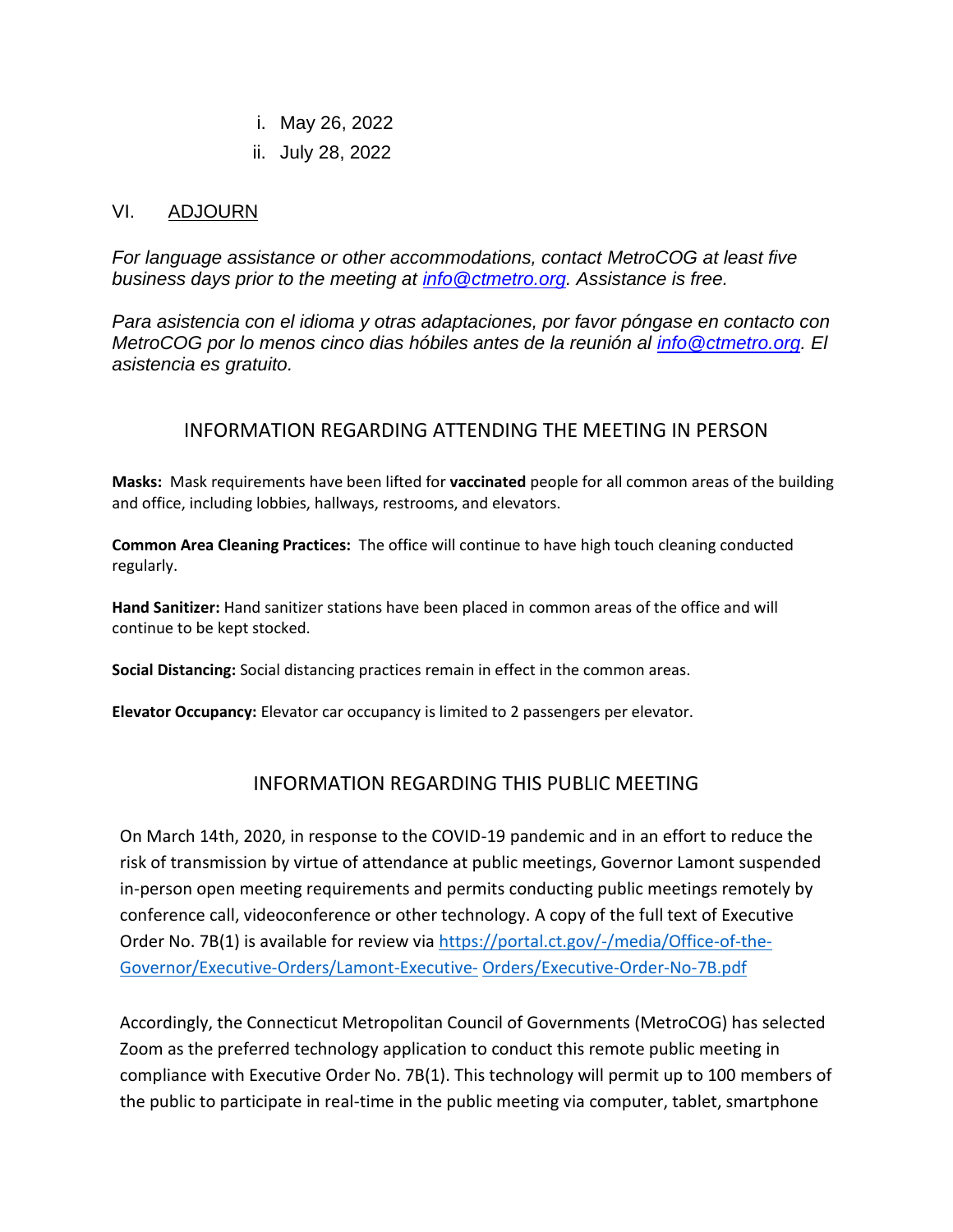or telephone via the access information set forth on this meeting agenda. It is highly recommended that any interested participant download and utilize the Zoom software applications which are available in the meeting link below prior to the commencement of the meeting. Each meeting may have unique participation information, including access code, phone number and live link. Please be sure that you are accessing the correct information for the correct meeting.

Any members of the public who desire to submit written information relative to the business set forth on the agenda may do so up to one hour in advance of the meeting via electronic mail to [info@ctmetro.org](mailto:info@ctmetro.org)

Notice is hereby given that this remote electronic public meeting shall:

- 1. Permit the public to view or listen anonymously, and when permitted, participate in real-time;
- 2. Be recorded and posted to MetroCOG's website within 7 days;
- 3. Be made available to the public within a reasonable time (at MetroCOG's offices or upon written request).

In addition to standard parliamentary procedure as outlined on this agenda,

the following special rules shall apply to all participants:

- Please "mute" your microphone so as reduce background noise at any time you are not speaking.
- Prior to speaking on each occasion, each speaker shall clearly state their name and title for the record.
- The use of chat features are prohibited and will not be considered during the meeting if in use.

Notice is hereby given that only 100 participants may access this remote electronic public meeting at any one time.

Access is granted solely by the Zoom technology on first access basis and is not within the control of the Connecticut Metropolitan Council of Governments. While it is anticipated that this participant limit will be sufficient, should the participants reach said limit, the meeting may be adjourned and continued at a later date using technology appropriate to ensure all members of the public may participate.